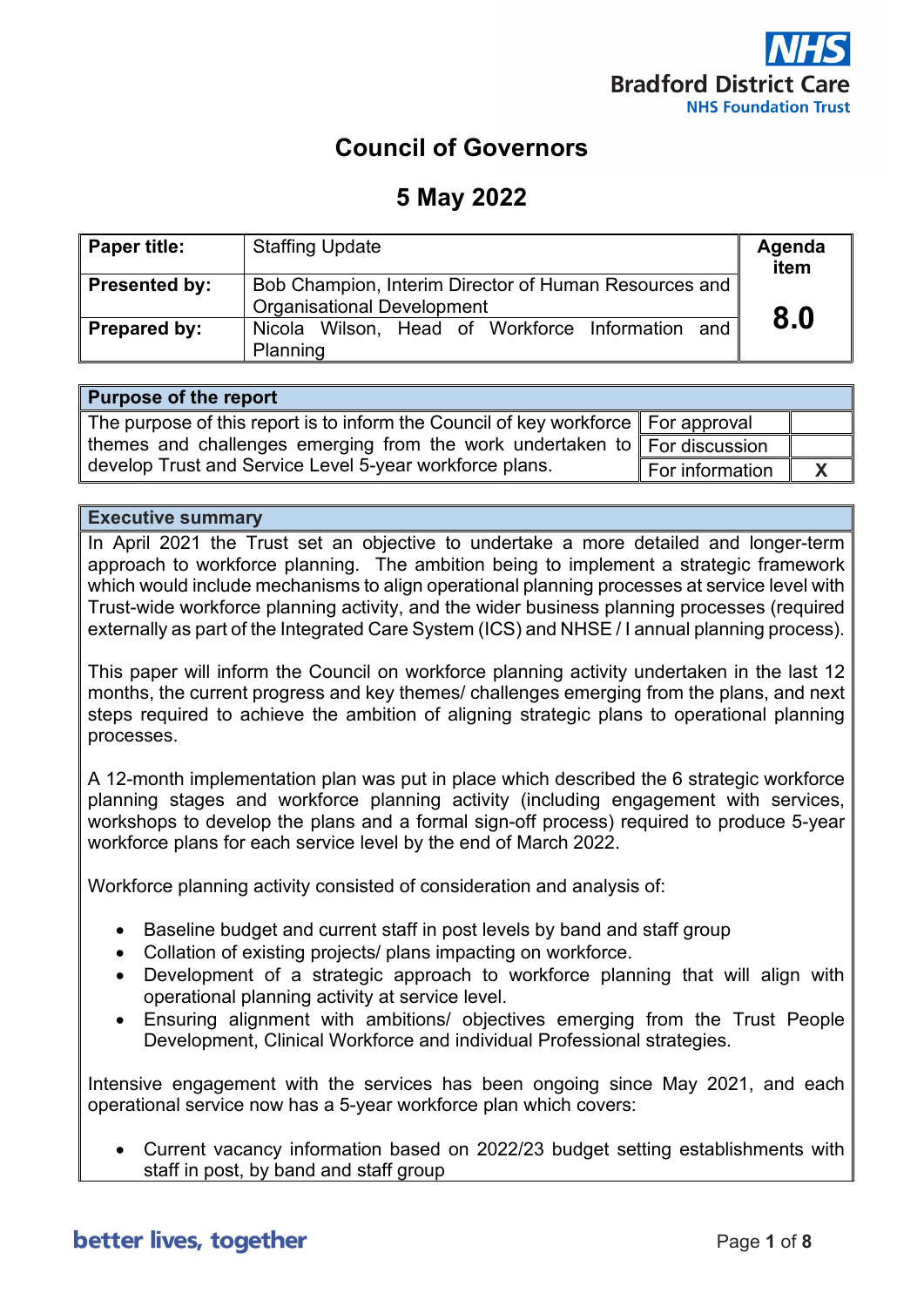# **Bradford District Care NHS Foundation Trust**

- Vacancy information has then been collated up to a Trust level plan (for the first 12 months) to enable a detailed recruitment plan to be developed which will be monitored monthly.
- Transformation projects that commenced in 2021 (i.e. TWICS projects including model roster for Mental Health Inpatients, CAMHS, Medical recruitment) have been included in the analysis/ modelling for the 5-year plans where appropriate.
- Additional funding received (including Mental Health Investment fund, and BMDC funding for Bradford 0-19 children's services), has also been included within the plans.
- Year 2 to 5 information for all plans assumes average turnover rates by band/ staff group and detail on retirements expected in each year,and based on budgets as at 2022/23.

Key workforce themes and challenges emerging from the plans include:

### **Vacancy**

- Total vacancy of 291.90WTE calculated against 2022/23 planned budgets and current staff in post.
- Vacancies requiring active recruitment in first 12 months of the plans, however, is reduced to 154WTE – this is due to 137.9WTE requiring review as part of future development work (i.e. TWICS programmes re. Corporate services and Community Adult Physical Health service redesign which have not yet commenced).

#### **Recruitment**

- Of the 154WTE active vacancies 81WTE are Registered nursing roles (from bands 5 to 7). Mainly at band 5 level and within Mental Health services (due to increased MH Investment funding), with 13WTE as part of the Bradford 0-19 Children's investment monies. This has been flagged as a risk in terms of the difficulty in recruiting to these roles.
- Plans include action to increase bank supply across all roles to help bridge gap whilst recruitment is in process.
- Further action to review the roles assigned as band 5 nursing in the finance plans (from additional investment) to analyse if roles can be filled by alternative staffing groups.

### **Skill Mix / New Roles**

Some service plans have been able to model new roles and skill mix as part of transformation work (e.g. model roster work in Mental Health Acute Inpatients). New roles/ skill mix identified as part of the plans include:

- Increase in Pharmacy technician roles (7WTE)
- Increase in Social worker roles
- Introduction of Band 3 Activity Co-ordinator roles (21WTE)
- Continue to increase number of Nursing Associate roles (target of 10wte per year across all services)
- Review workforce planning approach in line with requirements/ timeline with finance/ business planning activity, to introduce mechanisms that will provide integrated schedules/ action plans and link all individual projects into one place.
- Implementation of a BI/Business Warehouse and alignment with clinical and corporate systems will greatly improve ability to work from 'one version of the truth'. An agreed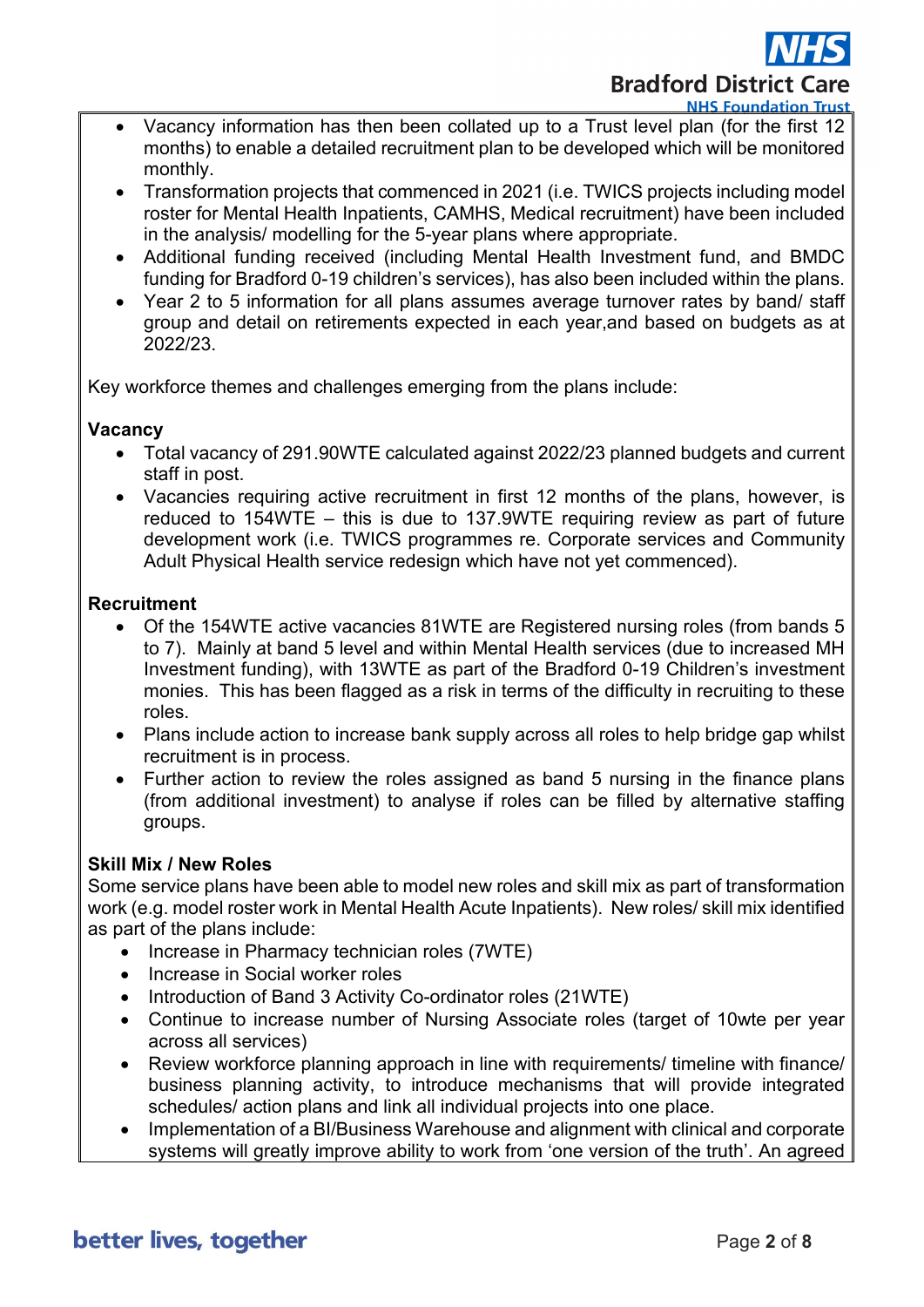**Bradford District Care** 

**NHS Foundation Trust** 

process needs to be implemented, data cleansing of all systems and alignment of 'descriptions' will be required to achieve this.

- The use of the developed service-level plans as one source of information (and therefore as baseline information for any upcoming projects – to reduce silo working and risk of duplication)
- To ensure plans linked to People Development, Clinical Workforce, and Professional strategies and the TWICS programme objectives (to help eradicate silo projects and improve / streamline workforce modelling work)
- Services to schedule regular business planning meetings which include detailed actions for workforce planning/ modelling
- Output of 5-year workforce plans to be monitored through the Workforce Optimisation AGG, and reported to Council of Governors
- Review of resource/ capacity required to achieve and sustain quality of workforce plans.

The paper is presented to Council of Governors for information.

| Do the recommendations in this paper have<br>any impact upon the requirements of the<br>protected groups identified by the Equality<br>Act? | <b>State below</b><br>'Yes' or 'No' | If yes please set out what action has<br>been taken to address this in your paper |
|---------------------------------------------------------------------------------------------------------------------------------------------|-------------------------------------|-----------------------------------------------------------------------------------|
|                                                                                                                                             | No                                  |                                                                                   |

| <b>Recommendation</b> |
|-----------------------|
|-----------------------|

The Council of Governors is asked to:

• Note the Staffing Update.

| <b>Strategic vision</b><br>Please mark those that apply with an X        |                                              |                                                                      |                                                                |                                   |
|--------------------------------------------------------------------------|----------------------------------------------|----------------------------------------------------------------------|----------------------------------------------------------------|-----------------------------------|
| <b>Providing</b><br>excellent quality<br>services and<br>seamless access | <b>Creating the</b><br>best place to<br>work | <b>Supporting</b><br>people to live<br>to their fullest<br>potential | <b>Financial</b><br>sustainability<br>growth and<br>innovation | <b>Governance</b><br>and well-led |
|                                                                          |                                              |                                                                      |                                                                |                                   |

| <b>Care Quality Commission domains</b> |                  |                   |               |                 |
|----------------------------------------|------------------|-------------------|---------------|-----------------|
| Please mark those that apply with an X |                  |                   |               |                 |
| <b>Safe</b>                            | <b>Effective</b> | <b>Responsive</b> | <b>Caring</b> | <b>Well Led</b> |
|                                        |                  |                   |               |                 |

| The work contained with this report links to the following                                                   |  |
|--------------------------------------------------------------------------------------------------------------|--|
| strategic risk(s) as identified in the BAF:                                                                  |  |
| • SO2: To prioritise our people, ensuring they have<br>the right skills, suitable workspaces and feel valued |  |
| and motivated                                                                                                |  |
|                                                                                                              |  |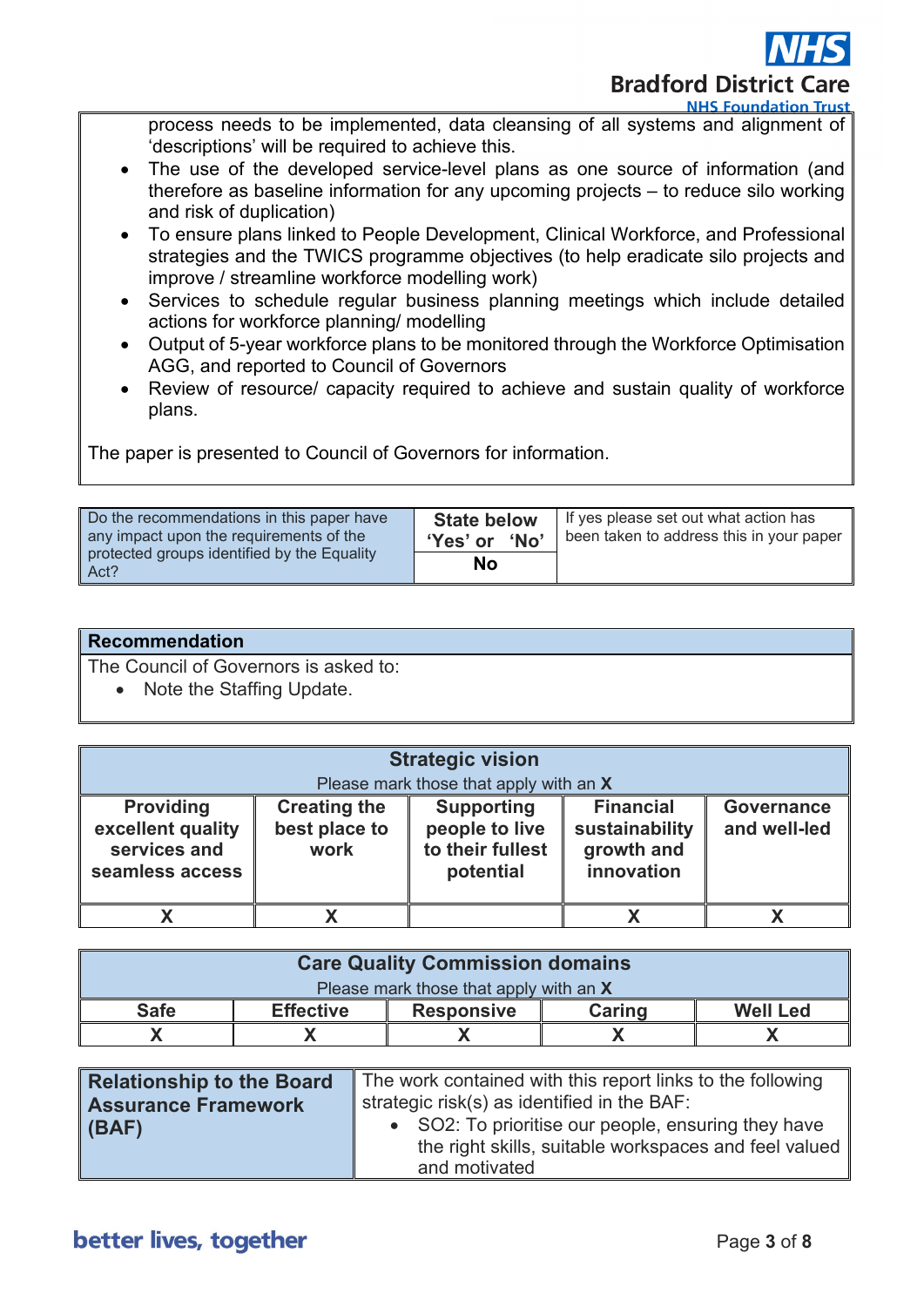**Bradford District Care** 

|                                                             | <b>NHS Foundation Trust</b>                                                                                                                                                                                                                                                                         |  |
|-------------------------------------------------------------|-----------------------------------------------------------------------------------------------------------------------------------------------------------------------------------------------------------------------------------------------------------------------------------------------------|--|
|                                                             | • SO4: To empower all staff to be leaders within an<br>open culture in line with our values and aspirations<br>for inclusivity and diversity<br>SO6: To make effective use of our resources to<br>$\bullet$<br>ensure that services are clinically, environmentally,<br>and financially sustainable |  |
| <b>Links to the Corporate Risk</b><br><b>Register (CRR)</b> | The work contained with this report links to the following<br>corporate risk(s) as identified in the CRR:<br>$\bullet$ N/A                                                                                                                                                                          |  |
| <b>Compliance and regulatory</b><br>implications            | The following compliance and regulatory implications<br>have been identified as a result of the work outlined in this<br>report:<br>All CQC regulations                                                                                                                                             |  |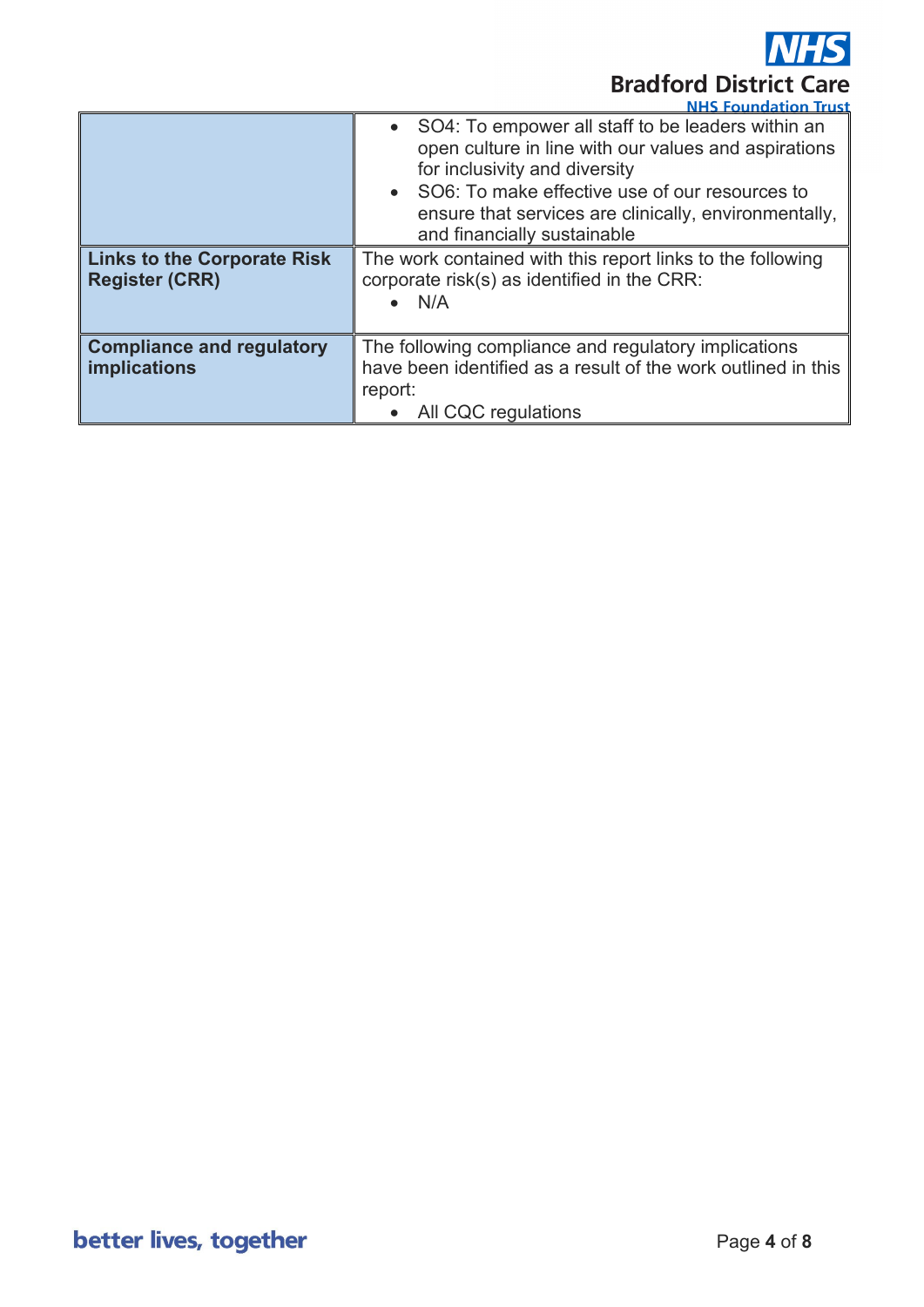

### **Council of Governors**

# **5 May 2022**

# **Trust and Service Level 5-year Workforce Planning**

#### **1 Purpose**

The purpose of this report is to inform the Council of key workforce themes and challenges emerging from the work undertaken to develop Trust and Service Level 5 year workforce plans.

#### **2 Background**

In April 2021 the Trust set an objective to undertake a more detailed and longer-term approach to workforce planning. With the ambition being to implement a strategic framework which would include mechanisms to align operational planning processes at service level with Trust-wide workforce planning activity, and the wider business planning processes (required externally as part of the Integrated Care System (ICS) and NHSE / I annual planning process).

This paper will inform the Council on workforce planning activity undertaken in the last 12 months, the current progress and key themes/ challenges emerging from the plans, and next steps required to achieve the ambition of aligning strategic plans to operational planning processes.

#### **3 Workforce planning activity**

A 12-month implementation plan was put in place which described the 6 strategic workforce planning stages and workforce planning activity (including engagement with services, workshops to develop the plans and a formal sign-off process) required to produce 5-year workforce plans for each service level by the end of March 2022.

Workforce planning activity consisted of consideration and analysis of:

- Baseline budget and current staff in post levels by band and staff group
- Collation of existing projects/ plans impacting on workforce.
- Development of a strategic approach to workforce planning that will align with operational planning activity at service level.
- Ensuring alignment with ambitions/ objectives emerging from the Trust People Development, Clinical Workforce and individual Professional strategies.

Intensive engagement with the services has been ongoing since May 2021, and each operational service now has a 5-year workforce plan which covers: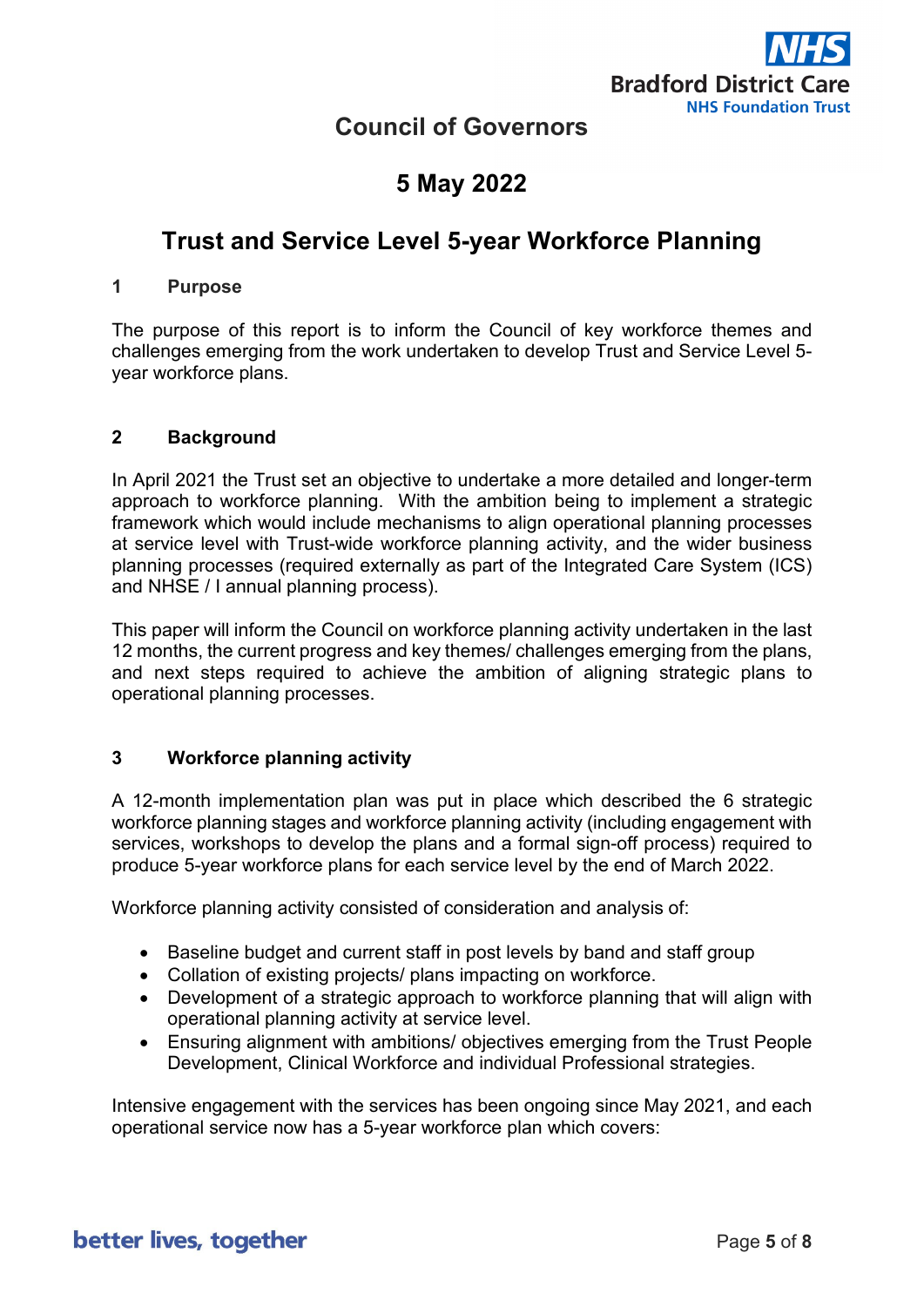

- Current vacancy information based on 2022/23 budget setting establishments with staff in post, by band and staff group
- Vacancy information has then been collated up to a Trust level plan (for the first 12 months) to enable a detailed recruitment plan to be developed which will be monitored monthly.
- Transformation projects that commenced in 2021 (i.e. TWICS projects including model roster for Mental Health Inpatients, CAMHS, Medical recruitment) have been included in the analysis/ modelling for the 5-year plans where appropriate.
- Additional funding received (including Mental Health Investment fund, and BMDC funding for Bradford 0-19 children's services), has also been included within the plans.
- Year 2 to 5 information for all plans assumes average turnover rates by band/ staff group and detail on retirements expected in each year, and based on budgets as at 2022/23.

Developed service level plans include:

- **Mental Health Inpatient Services** separate detail for Acute Inpatient, Older People's, Low Secure Service and Learning Disability wards
- **Mental Health Community Services** separate detail for Adult Community Mental Health, Early Intervention in Psychosis, IAPT and Psychological Therapies, Older People Community Mental Health and Community Learning Disability services
- **Community Adult Physical Health Services**  separate detail for District Nursing, Speech and Language, Podiatry, Palliative Care, and Dental services
- **Community 0-19 Children's Services**  separate detail for Wakefield 0-19 children's services (with plan accounting for the TUPE of staff at the end of contract in October 2021), Bradford 0-19 Children's services (which includes the £1M investment roles in the plan), and Specialist Children's services

Each service level plan has been signed off by General Manager/ Service Manager with the caveat that the plans will continue to be regularly updated during 2022/23 as the strategic framework/ operational processes start to align.

The service level plans have also been collated to Trust/ Organisation level, and year 1 (2022/23) has then been aligned with finance and business plans for the submission as part of the annual business planning activity required by ICS and NHSE/I.

Action plans/ forward planning steps include consideration of the ambitions relating to the Clinical Workforce Strategy and individual Professional strategies, such as, the medical recruitment plans, psychological therapies strategy, and recent work undertaken to develop Allied Health Professional roles within the Trust.

A separate corporate services plan will be developed in line with development of the corporate services strategy.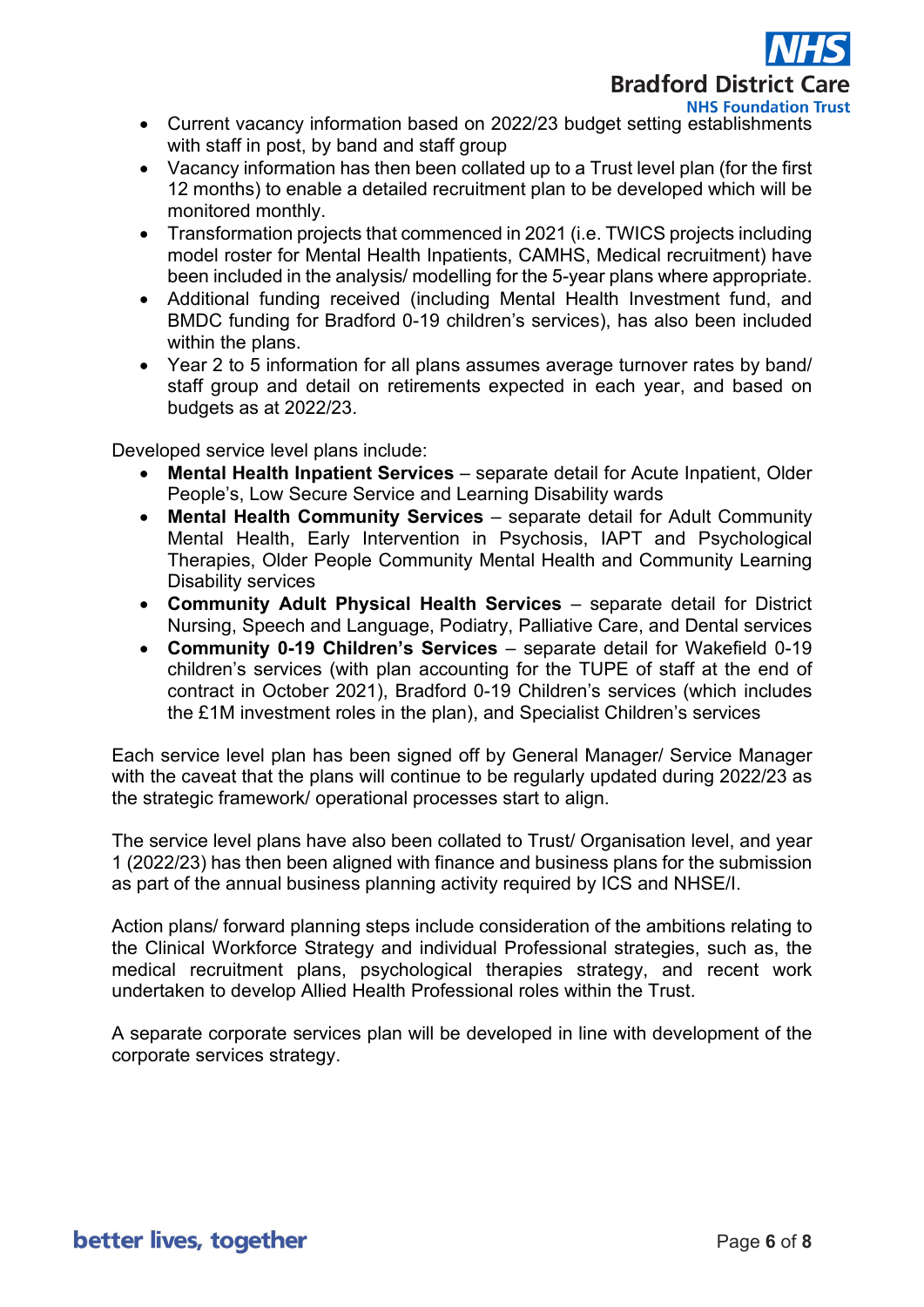

#### **3 Key workforce themes / challenges**

During the workforce planning process several risks/ challenges were highlighted that will need to be addressed/ worked through to enable further development/ refinement of the process and ensure that the process is sustainable going forward.

Risks/ challenges included:

- Conflicting timelines between requirements for Trust level and external submissions with operational / transformational project completion. There was also an additional requirement for a revised plan to be submitted for Q3 and Q4 of 2021/22.
- Difficulty/ complexity of tracking the number of separate projects/ business cases in progress.
- Requirement to align data sources (e.g. finance, workforce and business/ service data).
- Lack of capacity of clinical staff to have the time to focus on longer term visioning
- Lack of capacity/ sufficient skilled resource in workforce planning to support the services in workforce modelling/ updating workforce plans.

Key workforce themes and challenges emerging from the plans include:

#### **Vacancy**

- Total vacancy of 291.90WTE calculated against 2022/23 planned budgets and current staff in post.
- Vacancies requiring active recruitment in first 12 months of the plans, however, is reduced to 154WTE – this is due to 137.9WTE requiring review as part of future development work (i.e. TWICS programmes re. Corporate services and Community Adult Physical Health service redesign which have not yet commenced).

#### **Recruitment**

- Of the 154WTE active vacancies 81WTE are Registered nursing roles (from bands 5 to 7). Mainly at band 5 level and within Mental Health services (due to increased MH Investment funding), with 13WTE as part of the Bradford 0-19 Children's investment monies. This has been flagged as a risk in terms of the difficulty in recruiting to these roles.
- Plans include provision to increase bank supply across roles to mitigate risk of inability to recruit

#### **Skill Mix / New Roles**

Some service plans have been able to model new roles and skill mix as part of transformation work (e.g. model roster work in Mental Health Acute Inpatients). New roles/ skill mix identified as part of the plans include:

- Increase in Pharmacy technician roles (7WTE)
- Increase in Social worker roles
- Introduction of Band 3 Activity Co-ordinator roles (21WTE)
- Continue to increase number of Nursing Associate roles (target of 10wte per year across all services)

### better lives, together